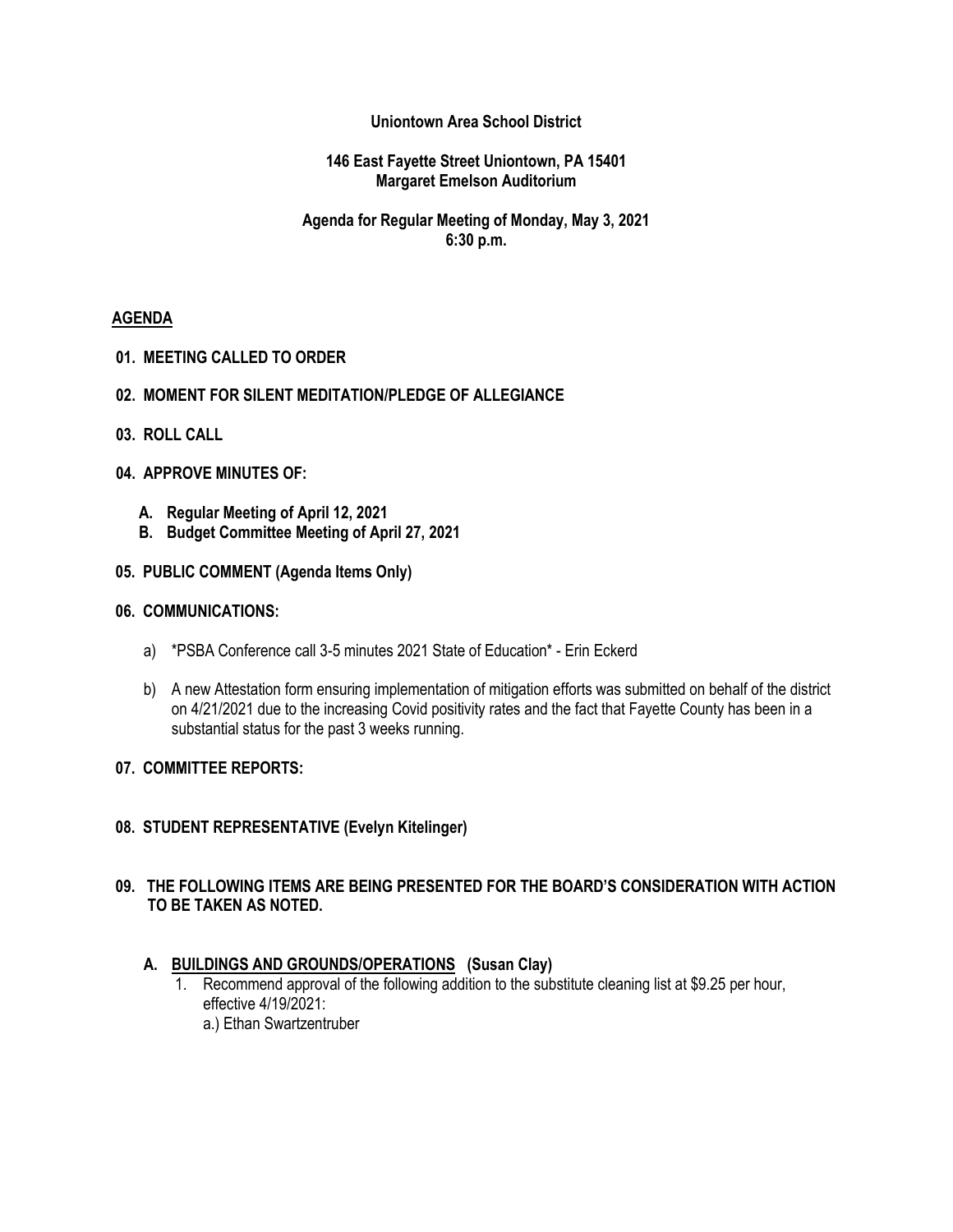# **B. EDUCATION (Kenneth G. Meadows)**

- 1. Recommend approval of the following additions to the professional substitute list at \$110 per day pending proper receipt of clearances and certification:
	- a.) Cassandra Folmar
	- b.) Samuel Lucas
- 2. Recommend approval of the following resignations due to retirement, effective June 4, 2021: a.) Mr. Gerald Rabatin
	- b.) Mrs. Barbara Chury
- 3. Recommend approval of the In Loco Parentis request as presented in **ATTACHMENT # 1.**
- 4. Recommend approval of the Uniontown Area High School graduating class of 2021 as presented in **ATTACHMENT #2.**

# **C. FINANCE (William Rittenhouse, Jr.)**

- 01. Recommend approval of the following financial statements for March, 2021:
	- (a) General Fund Treasurer's Report
	- (b) Budget and Revenue Report
- 02. Recommend approval of payroll for April, 2021.
- 03. Recommend approval for payment of the following bills, authorizing and directing Officers of the Board to issue vouchers for same:

| (a) General Fund<br>(1) Regular                                                                           |      |
|-----------------------------------------------------------------------------------------------------------|------|
| (b) Cafeterias 235,716.32                                                                                 | 0.00 |
| (c) Federal Funds<br>04. Recommend approval of the 2021-2022 preliminary tentative budget as presented in |      |

## **ATTACHMENT # 3. \* Total Expenses= \$53,186,867.00**

- 05. Recommend approval of the bond refinance as presented in **ATTACHMENT # 4.** Adoption of Resolution, as presented by Bond Counsel, authorizing the issuance of General Obligation Bonds in accordance with the provisions of the Local Government Unit Debt Act, for the purpose of refunding the School District's outstanding General Obligation Bonds, Series of 2016 and General Obligation Bonds, Series A of 2016.
- 06. Information Item: The Governor's office has announced that we are one of 26 organizations across the State to be awarded a PA Smart Advancing Grant in conjunction with Laurel Highlands School District In the amount of \$497,472.00.
- 07. Recommend approval of the agreement between Redstone Rehabilitation Services and the Uniontown Area School District for the 2021-2022 and 2022-2023 School years and extended school years as presented in **ATTACHMENT #5**.
- 08. Recommend approval of the agreement between Centerville Clinics and the Uniontown Area School District as presented in **ATTACHMENT #6.**

# **D. PERSONNEL (Pamela Neill)**

- 1.Recommend approval of the appointment of Miss Jaclyn S. Blackson as the Board Secretary for a four year term from July 1, 2021 through June 30, 2025 at a salary of \$ 5,000.00
- 2.Recommend approval of the approval of rehiring Jaclyn S. Blackson to call substitutes for teachers, secretaries, clerks and aides for the 2021-2022 school term at the salary of \$ 5,000.00